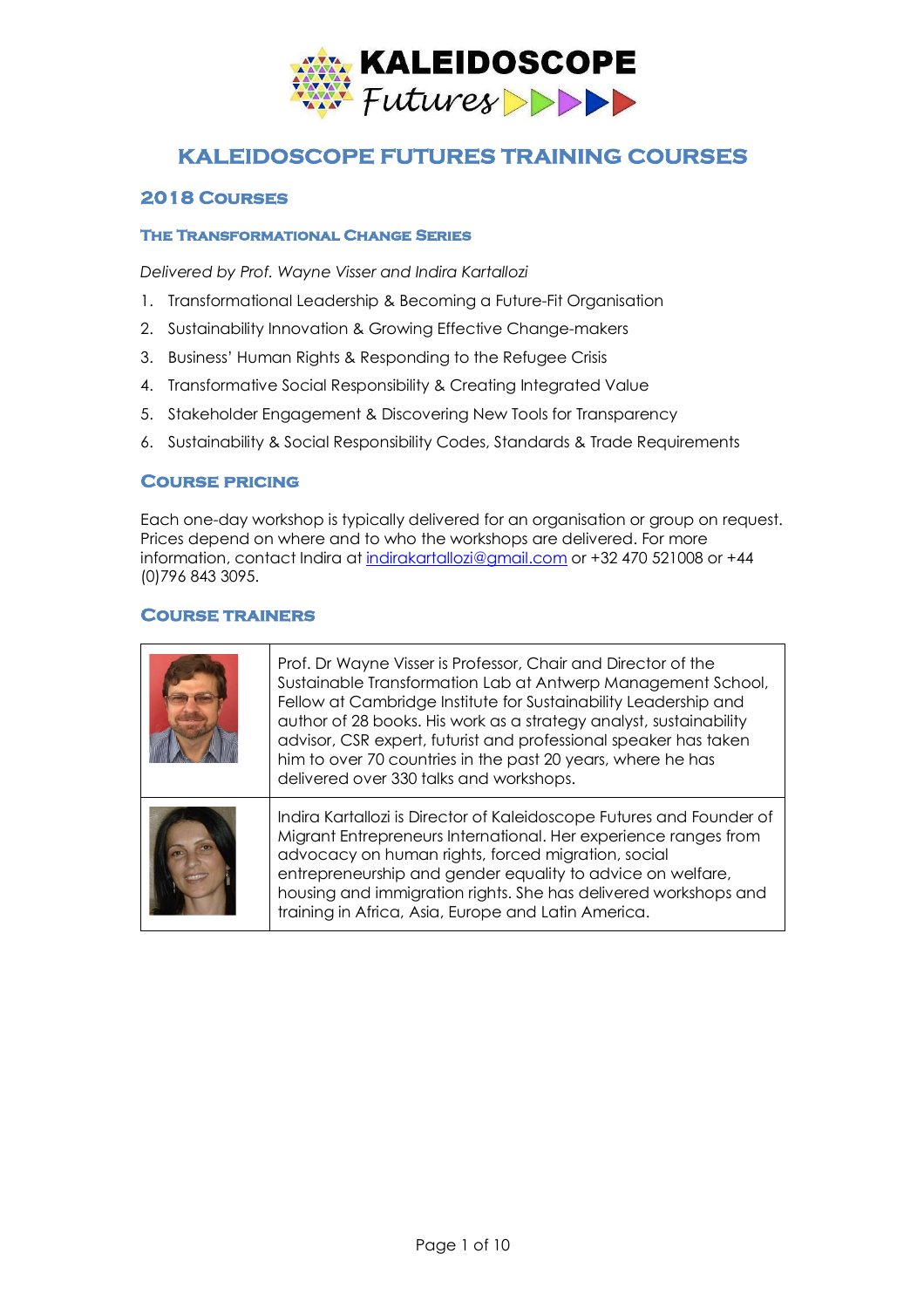# **TRANSFORMATIONAL LEADERSHIP AND BECOMING FUTURE-FIT**

#### **Course Details**

A one-day workshop, delivered for an organisation or group on request. Prices depend on where and to who the workshops are delivered. For more information, contact Indira at indirakartallozi@gmail.com or +32 470 521008 or +44 (0)796 843 3095.

#### **Course Background**

All transformational change begins with leaders who are willing to place an inspiring purpose at the heart of their organisation's mission. This course examines the nature of transformational leadership, how it is being applied to address sustainability challenges, and how it can apply to individual.

Every organisation, community, city and country wants to survive and thrive in a better future, but how? This course explores the concept and practice of futurefitness, which is the ability to create better futures, to adapt to rapidly changing futures and to be resilient in the face of adverse futures.

#### **Course Content**

- We present research conducted with Cambridge University, in which we identified the key characteristics of sustainability leaders.
- We consider the importance of diversity in leadership, from women to migrants.
- We delve into case studies of transformational leaders, from government, business and civil society.
- We help participants to self-diagnose what kind of transformational leader they may be.
- We present scenarios of the world in 2050 in four key areas: economy, humanity, energy and environment.
- We introduce key futures-thinking tools, including forecasting, backcasting, counter-factual planning and scenario planning.
- We work with the 5-S future-fitness framework to identify visions and KPIs of desirable futures that are safe, smart, shared, sustainable and satisfying.
- We use the 5-D resilience strategies and counter-factual exercises as tools for preparing for unexpected futures.

- The ability to identify the 7 habits of highly effective sustainability leaders
- An understanding of the 4 transformational strategies used by corporate sustainability leaders
- Knowledge of the 4 types of purpose-inspired leadership and how they apply to you as an individual change agent.
- An understanding of the mega-trends in the world to 2050 and awareness of.
- A knowledge of key futures-thinking tools and how they can be used in your organisation or sector.
- The ability to apply the 5-S future-fitness and 5-D resilience strategies frameworks to your organisation or sector.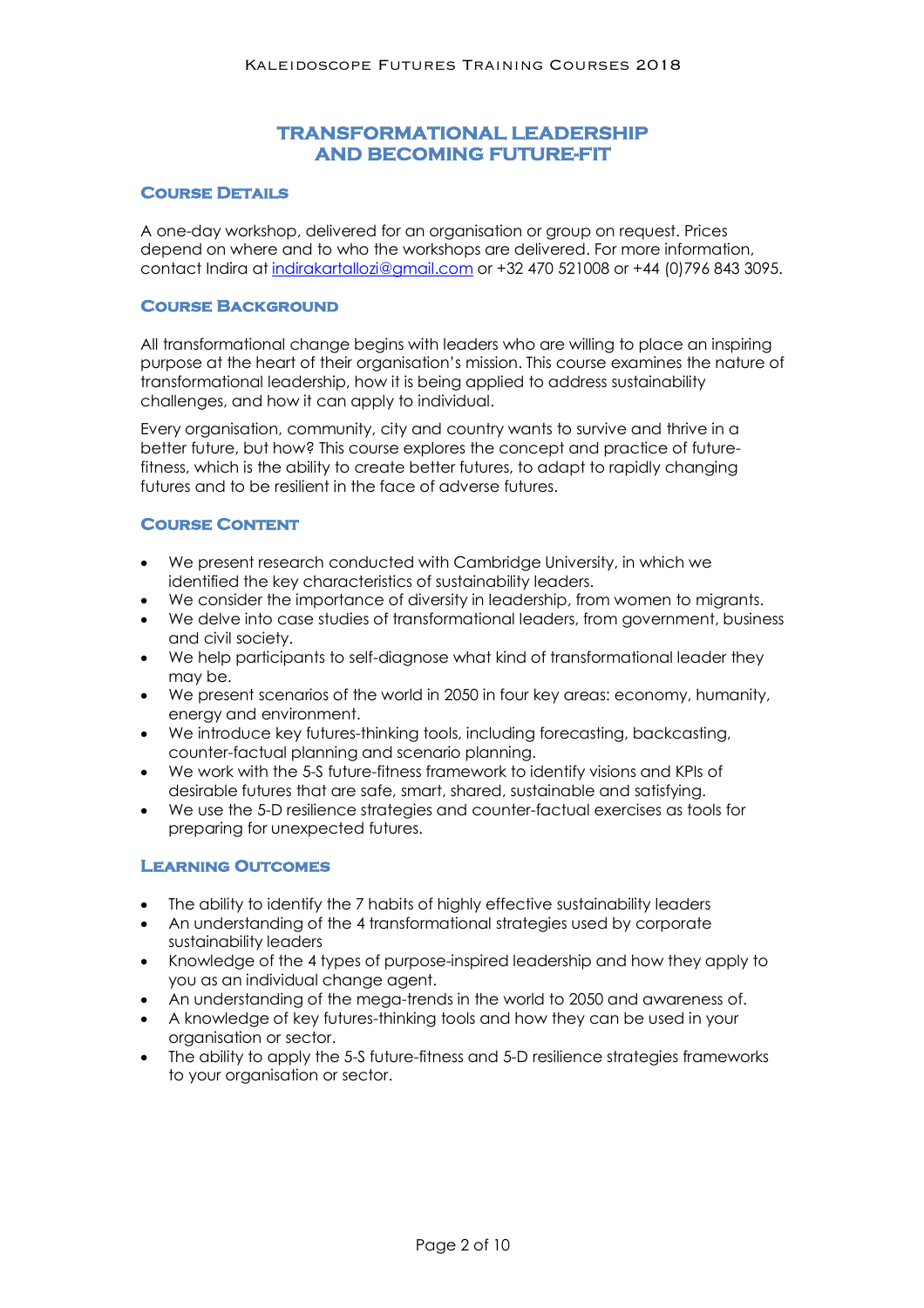# **SUSTAINABILITY INNOVATION AND GROWING EFFECTIVE CHANGEMAKERS**

#### **Course Details**

A one-day workshop, delivered for an organisation or group on request. Prices depend on where and to who the workshops are delivered. For more information, contact Indira at indirakartallozi@gmail.com or +32 470 521008 or +44 (0)796 843 3095.

#### **Course Background**

Technology has brought many of the improvements in our quality of life, yet is also responsible for some of our biggest negative impacts on society and the environment. This course explores how technology innovation can be used as a force for good in the world and what prevent many sustainable solutions going to scale.

Nine out of ten corporate leaders surveyed believe that business has a social purpose, in addition to its economic purpose. This course looks at alternative business structures that go the traditional corporation with its fiduciary duty to shareholders, and what impact they are having.

#### **Course Content**

- We present research conducted for United Nations Environment Programme on eco-innovation and technology transfer.
- We look at the innovation process, different approaches to sustainability innovation and the barriers and enablers of sustainable technologies.
- Using case studies from a range of sectors, we explore the lessons learned from implementation of solutions.
- We present research from Cranfield University on the purpose of the corporation, including the gap identified between current and future leaders' perceptions.
- We review the different legal forms of incorporation for social enterprises, including the cooperative, community interest company, benefit corporation, low profit limited liability corporation and social purpose corporation.
- Using case studies, we explore the nature of social enterprise and what makes a successful social entrepreneur.
- We present some practical tips for starting a new social enterprise and for becoming a better social entrepreneur.

- The ability to identify different innovation types (process, products and materials) and approaches (in-house vs open) and how they apply to sustainability.
- An understanding of the challenges to sustainable technology diffusion at a company, community and government level.
- Knowledge of the 4 keys to improving absorptive capacity of sustainable technologies and the different strategic approaches.
- The ability to identify the features, benefits and limitations of different legal structures for social enterprises.
- An understanding of the step-by-step process of starting a social enterprise.
- Knowledge of the characteristics of successful social entrepreneurs, and how they apply to you as potential change agent in society.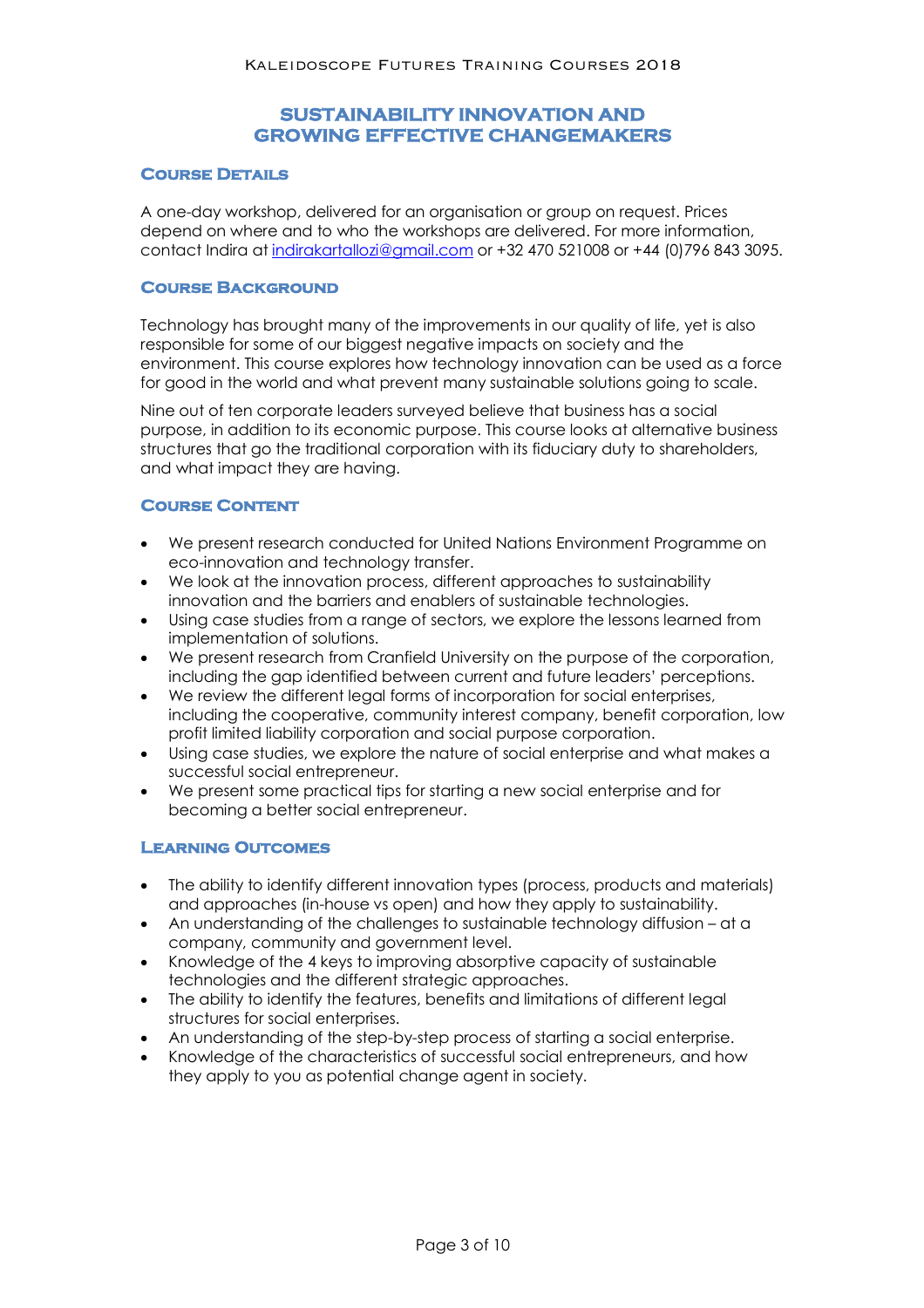# **BUSINESS' HUMAN RIGHTS AND RESPONDING TO THE REFUGEE CRISIS**

#### **Course Details**

A one-day workshop, delivered for an organisation or group on request. Prices depend on where and to who the workshops are delivered. For more information, contact Indira at indirakartallozi@gmail.com or +32 470 521008 or +44 (0)796 843 3095.

#### **Course Background**

The obligation to respect human rights is a global norm that applies to the conduct of all business enterprises, wherever they operate. It exists over and above compliance with national laws and regulations protecting human rights. Addressing adverse human rights impacts requires taking adequate measures for their prevention, mitigation and, where appropriate, remediation.

Migration has long been driven by the economic forces of the market, but has also been integral to political development. In the case of development-related forced migration, the World Bank estimated that development projects displaced 10 million people per year during the 1980s. This course will present the trends of migration and how these demographic flows impact on policy makers, business and society.

#### **Course Content**

- We will review the most important global standards on business and human rights, including the UN "Protect, Respect and Remedy" (Ruggie) Framework and others.
- We will explain how human rights fits into corporate social responsibility and sustainability, including the requirements of ISO 26000 and the GRI G4 Guidelines.
- We will explore opportunities for integrating current human rights issues into business, including issues around migration and refugees and gender equality.
- We will present interactive data of global migration trends, the drivers of migration and define the concept of forced migration and human displacement.
- We will look at the nature and extent of globalisation and development and its impact on forced migration.
- We look at the role of business in responding to the global forced migration crisis, especially linking through social responsibility to the positive economic and social contribution of refugees and migrants.

- The ability to identify universal global principles and guidelines in prevention and addressing the risks of adverse impacts on human rights linked to business activity.
- An understanding of the business requirements for human rights due diligence and mechanisms for remedy.
- Knowledge of best and worst practice case studies and the lessons learned from each.
- An understanding of the impact of globalisation and development on human displacement.
- The ability to identify key drivers of human migration and displacement.
- Knowledge of the ways in which organisations (including government, business and NGOs) can respond positively to the refugee crisis.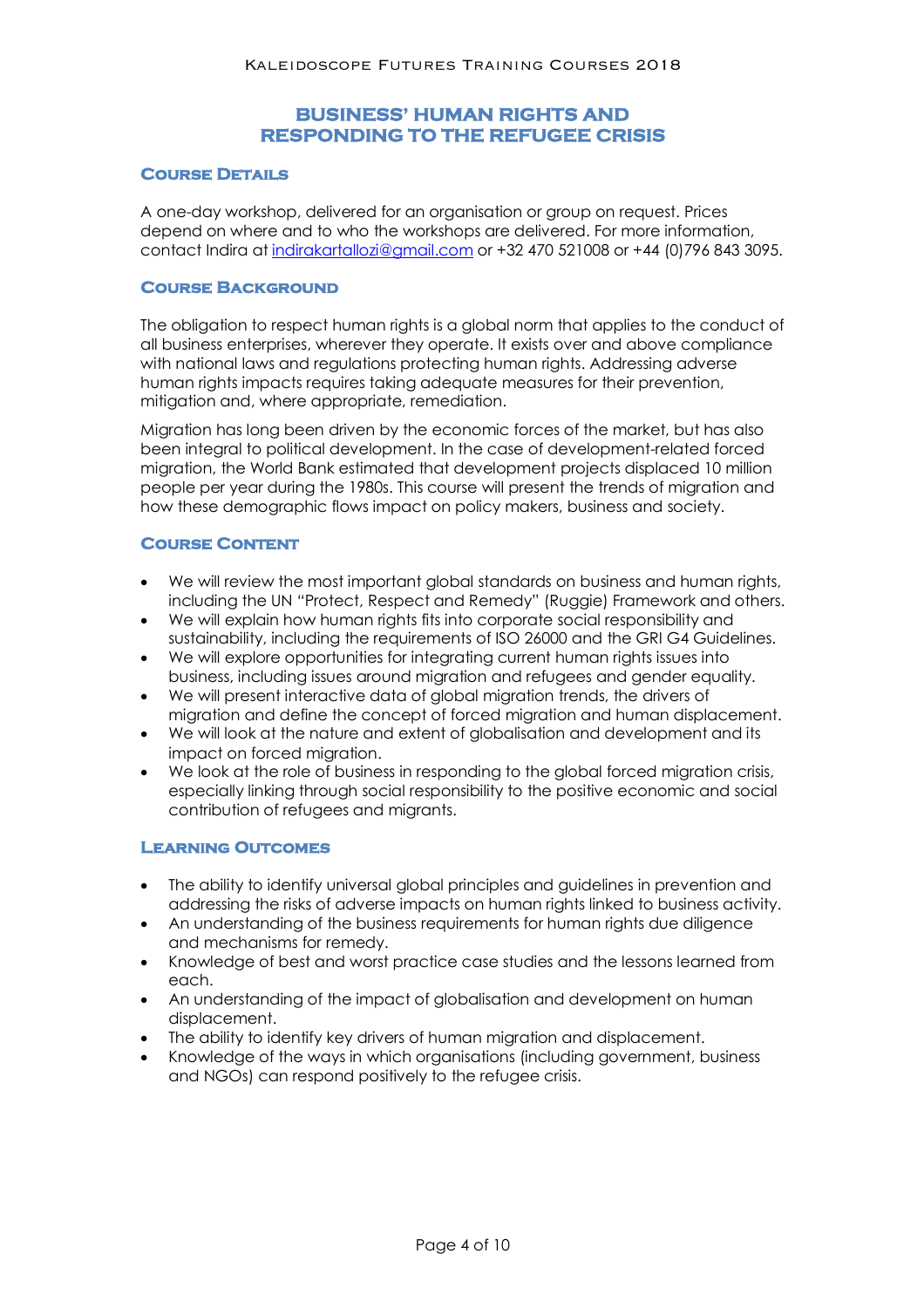# **TRANSFORMATIVE SOCIAL RESPONSIBILITY AND CREATING INTEGRATED VALUE**

#### **Course Details**

A one-day workshop, delivered for an organisation or group on request. Prices depend on where and to who the workshops are delivered. For more information, contact Indira at indirakartallozi@gmail.com or +32 470 521008 or +44 (0)796 843 3095.

#### **Course Background**

Business philanthropy dates back many hundreds, or even thousands, of years, but it is no longer an adequate form of corporate social responsibility (CSR). This course explores the evolution of social responsibility over the past decade and the transformative principles and practices that are shaping the future of CSR.

Two of the strongest recent sustainable business trends are towards value creation and environmental, social and governance (ESG) integration. This course explores the concept and practice of creating integrated value across business functions, sustainability disciplines and management systems in business.

## **Course Content**

- We present work by Professor Visser on the shift from old-style CSR 1.0 to newwave CSR 2.0.
- We define the 5 stages of CSR maturity, the 4 DNA elements of CSR and the 3 failures of old-style CSR 1.0.
- We describe the 5 principles of transformative CSR (CSR 2.0) and illustrate each with case studies.
- We allow workshop participants to access the 70-question CSR 2.0 self-assessment diagnostic tool, to determine their progress and areas of strength and weakness.
- We present the frameworks and models of the pioneers of value creation and ESG integration over the past 30 years.
- We review the current state of proliferation of sustainability codes, standards and guidelines and examine the implications of this trend.
- We work through the 7-step methodology of implementing integrated value, using case studies and exercises and summarise the business case benefits.

- The ability to identify at which stage of CSR maturity (from level 1 to 5) your organisation (or others you wish to analyse) is currently operating.
- An understanding of the transformative CSR, including the 4 DNA elements and the 5 principles of CSR 2.0.
- The opportunity to quantitatively self-assess your organisation in terms of CSR maturity, the DNA elements and the principles of CSR 2.0.
- An understanding of a diverse set of approaches to creating integrated value, from stakeholder value and blended value to sustainable value to shared value.
- The ability to see how the 7-step methodology for implementing integrated value could be applied to your organisation.
- A knowledge of the business value of integrated value creation and how to articulate this to leaders.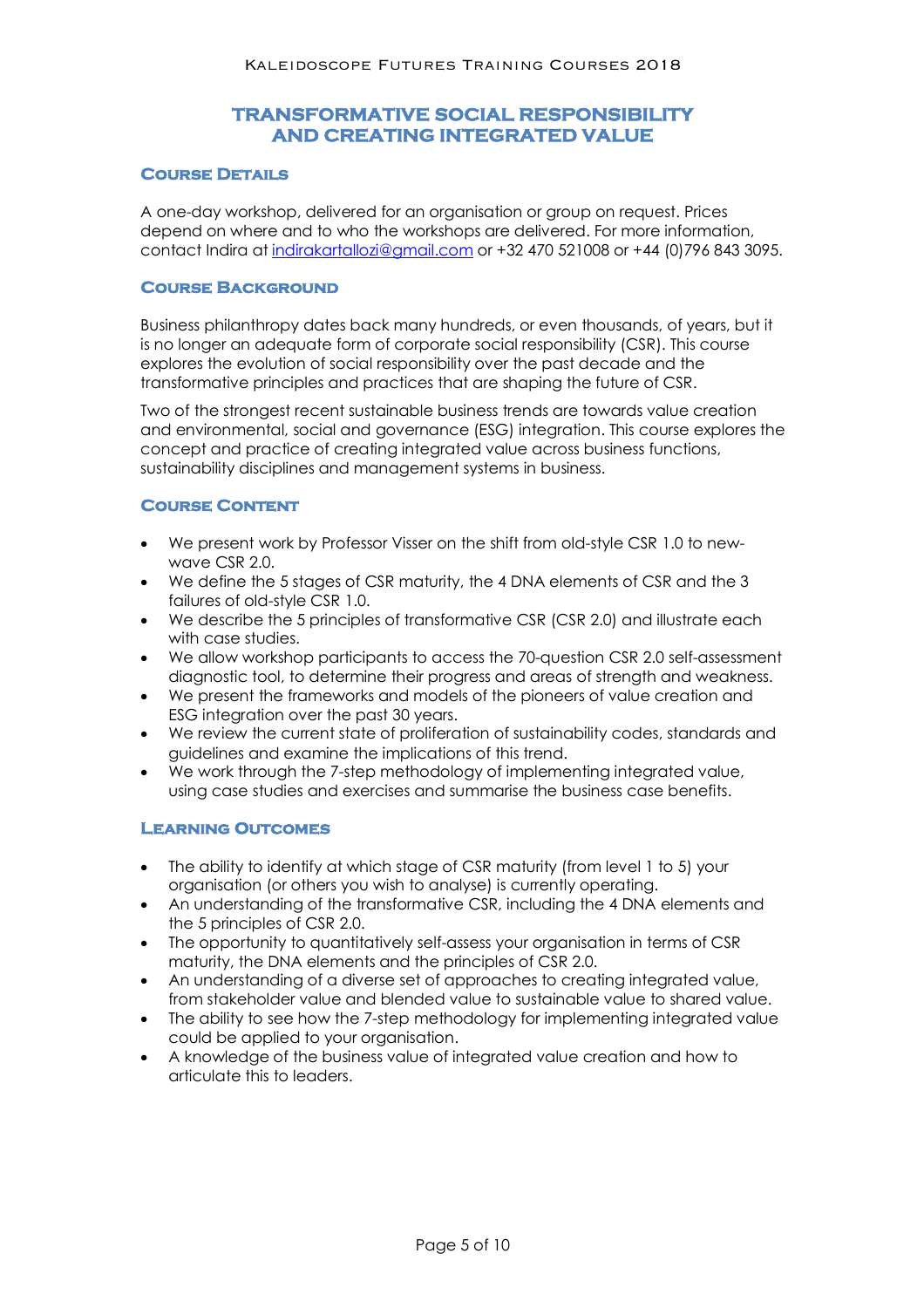# **STAKEHOLDER ENGAGEMENT AND DISCOVERING NEW TOOLS FOR TRANSPARENCY**

#### **Course Details**

A one-day workshop, delivered for an organisation or group on request. Prices depend on where and to who the workshops are delivered. For more information, contact Indira at indirakartallozi@gmail.com or +32 470 521008 or +44 (0)796 843 3095.

#### **Course Background**

Engaging with stakeholders is not new (Ed Freeman introduced stakeholder theory in 1984), but the rules and tools of the game have changed. This course explores methods of stakeholder identification, prioritisation and materiality assessment, as well as new forms of engagement through social media.

As companies seek to regain the fragile trust of its stakeholders, they face growing pressure to improve their transparency and communications. This course explores how the frameworks, guidelines and tools for corporate transparency and reporting are changing, along with new technologies and rising public expectations.

#### **Course Content**

- We present research conducted by Kaleidoscope Futures and Wikirate on the future of stakeholder engagement.
- We look at how to identify and prioritise stakeholders, examine the risks of poor stakeholder engagement and a variety of stakeholder engagement strategies.
- We work through the requirements for conducting a credible stakeholder materiality assessment.
- We review cases in which crowdsourcing and other Web 2.0 technologies are being used to create more effective stakeholder engagement.
- We present research conducted by Kaleidoscope Futures and Wikirate on the future of corporate accountability.
- We look at the trends and standards in transparency, including non-financial reporting and the move to product lifecycle and value chain reporting.
- We examine the impact that technology, especially social media and other Web 2.0 trends, are having on transparency, reporting and ratings.

- The ability to identify and prioritise key stakeholders and create a stakeholder materiality assessment matrix.
- An understanding of the different strategies of stakeholder engagement and when it is most appropriate to apply each.
- Knowledge of the ways in which crowdsourcing and Web 2.0 technologies can be used to improve stakeholder engagement.
- The ability to apply key non-financial reporting principles to the analysis of corporate communications.
- An understanding of the key non-financial reporting standards, including the Global Reporting Initiative and the Integrated Reporting Framework.
- Knowledge of the ways in which social media and Web 2.0 technologies are reshaping the corporate transparency landscape.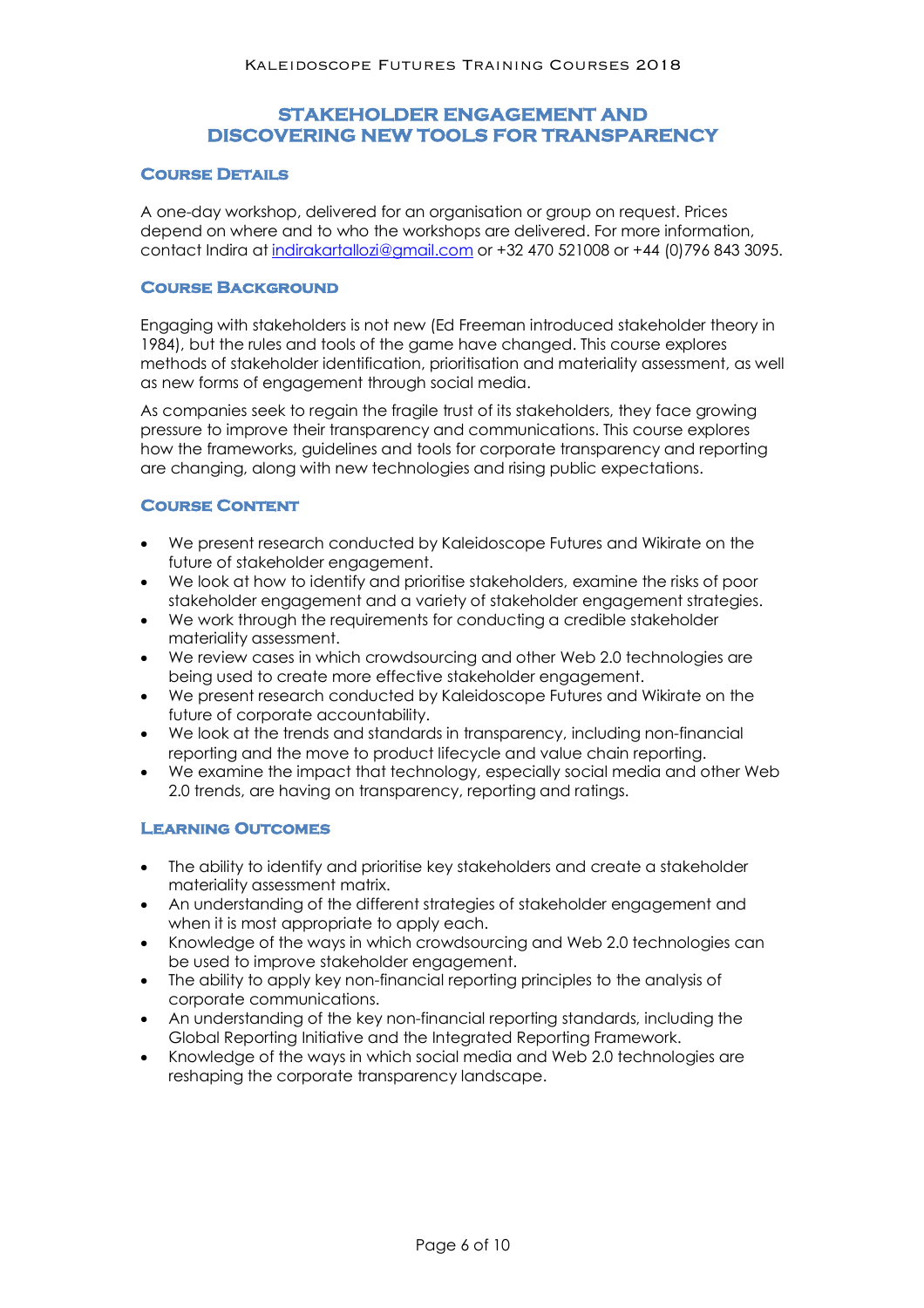# **SUSTAINABILITY & SOCIAL RESPONSIBILITY CODES, STANDARDS AND TRADE REQUIREMENTS**

#### **Course Details**

A one-day workshop, delivered for an organisation or group on request. Prices depend on where and to who the workshops are delivered. For more information, contact Indira at indirakartallozi@gmail.com or +32 470 521008 or +44 (0)796 843 3095.

#### **Course Background**

We saw the first sustainability and social responsibility (SSR) codes start to emerge in the 1970s, such as the Sullivan Principles in 1977. The 1980s brought the application of quality management to occupational health and safety and the introduction of SSR codes like Responsible Care and the Valdez Principles in 1989 (later called the CERES Principles). In the 1990s, SSR was institutionalised with standards like ISO 14001 and SA 8000, guidelines like Global Reporting Initiative and corporate governance codes like Cadbury and King.

The 21st century has been mostly more of the same, spawning a plethora of SSR guidelines, codes and standards like ISO 26000 in 2010 and many others (there are more than 450 worldwide at last count), with industry sector and climate change variations on the theme. In addition, we have seen an increase in product-level certifications (like fairtrade and other eco-labels) and a rise in government legislation on SSR, such as the EU's REACH requirements (for chemicals), its CSR Strategy or the promotion of eco-innovation.

#### **Course Content**

- We present a brief history of SSR codes, standards and trade requirements through 6 waves since the 1960s
- We show how to navigate the landscape of SSR codes and standards and trade requirements using the Standards Map tool
- We explore the requirements of a few of the most important SSR codes and standards (OECD Guidelines for Multinational Enterprises, UN Protect, Respect & Remedy Framework for Human Rights and Business, ISO 26000 on Social Responsibility, GRI G4 Sustainability Reporting Guidelines, Fairtrade Labels)
- We review EU legislation on sustainability, social responsibility and ethical trade and the implication for international companies
- We introduce the methodology of Creating Integrated Value, as a way of embedding SSR codes, standards and trade requirements

- An understanding of the basics of the Voluntary Standards System and how it contributes to SSR performance improvement.
- The ability to find the most appropriate SSR codes and standards and trade requirements for different sectors and countries.
- A basic knowledge of the most important EU legislation on sustainability, social responsibility and ethical trade.
- A familiarity with how SSR codes, standards and trade requirements can be embedded through creating integrated value (CIV).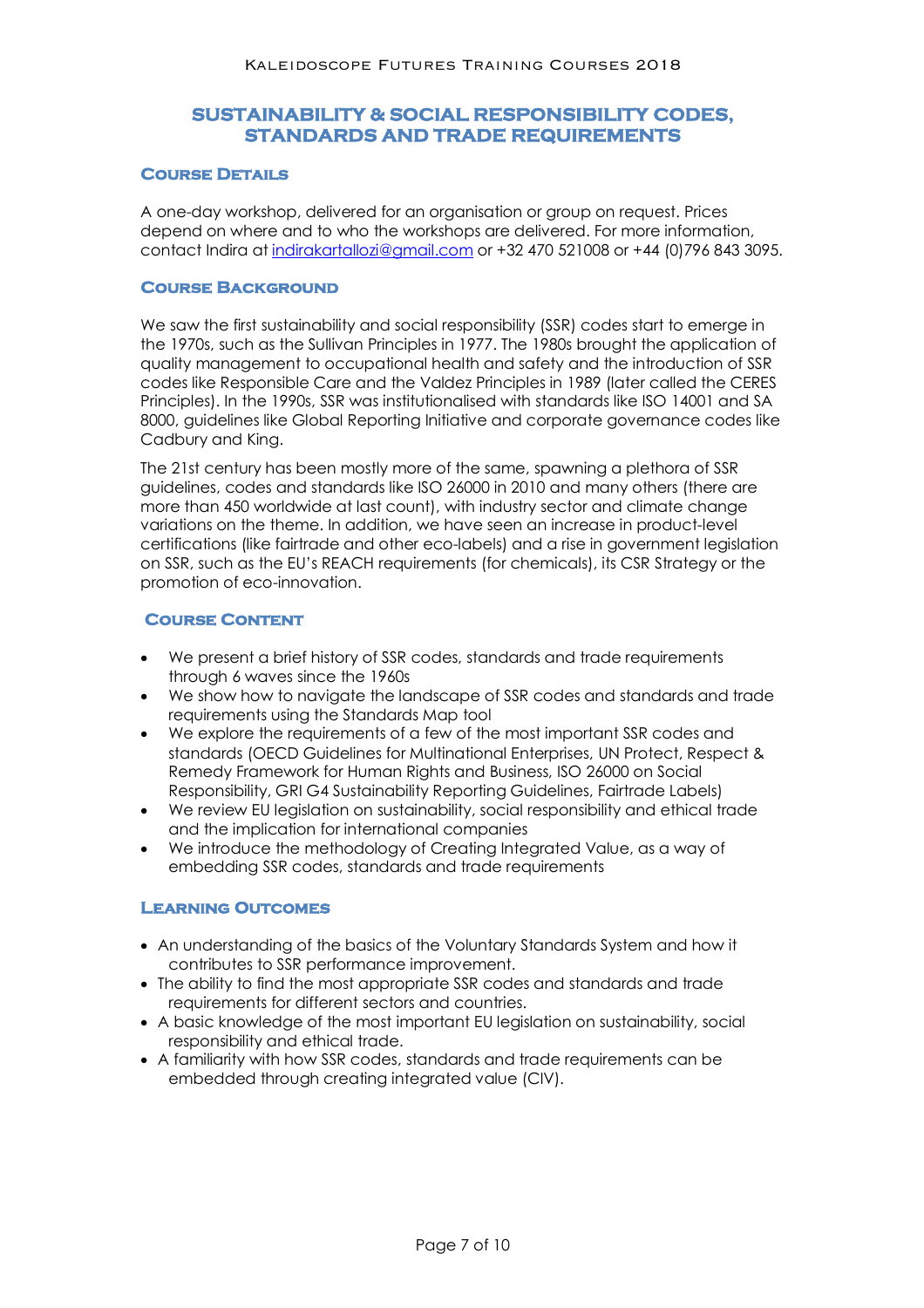# **FOUNDATIONS OF SUSTAINABILITY & SOCIAL RESPONSIBILITY: HISTORY, CONCEPTS & EVOLUTION**

### **Course Details**

A one-day workshop, delivered for an organisation or group on request. Prices depend on where and to who the workshops are delivered. For more information, contact Indira at indirakartallozi@gmail.com or +32 470 521008 or +44 (0)796 843 3095.

### **Course Background**

While many pre-industrial nations and communities can be argued to have practiced sustainable livelihoods over thousands of years, the modern concept of sustainable development – with roots in the conservation, environment and development movements of the 19th and 20th century – has gone through many changes since its formalisation by the United Nations in the 1987 Brundtland Report up to its most recent enshrinement in the UN Sustainable Development Goals.

Likewise, while ethical considerations in business go back millennia, social responsibility – with roots in the philanthropy movement of the 19th century - has been adopted and adapted many times since it was first widely discussed in the 1950s, clearly conceptualised in 1970s and codified in the ISO 26000 standard in 2010. Both practices (sustainability and social responsibility) continue to evolve, challenge and inspire business, government, academia and civil society to this day.

### **Course Content**

- We present a historical timeline showing how sustainability and social responsibility has been changing since the 1870s.
- We consider various definitions of sustainability and social responsibility and derive the common elements and essential meaning.
- We present the Stage Model of Sustainability and Social Responsibility, including the 5 stages, their characteristics and cases to illustrate each.
- We analyse and discuss the most popular models and frameworks of sustainability, e.g. Triple Bottom Line, The Natural Step, Planetary Boundaries, and for social responsibility, e.g. CSR Pyramid, AccountAbility 1000, ISO 26000.
- We introduce the business case for sustainability and social responsibility, namely the link between SSR practices and business value creation.

- An understanding of the historical evolution of sustainability and social responsibility
- The ability to identify the essential elements of sustainability and social responsibility
- Knowledge of the 5 stages the Stage Model of Sustainability and Social Responsibility and the ability to identify cases for each stage.
- Knowledge of the key models and frameworks of sustainability of sustainability and social responsibility.
- The ability to describe the 5 most important business case arguments for sustainability and social responsibility.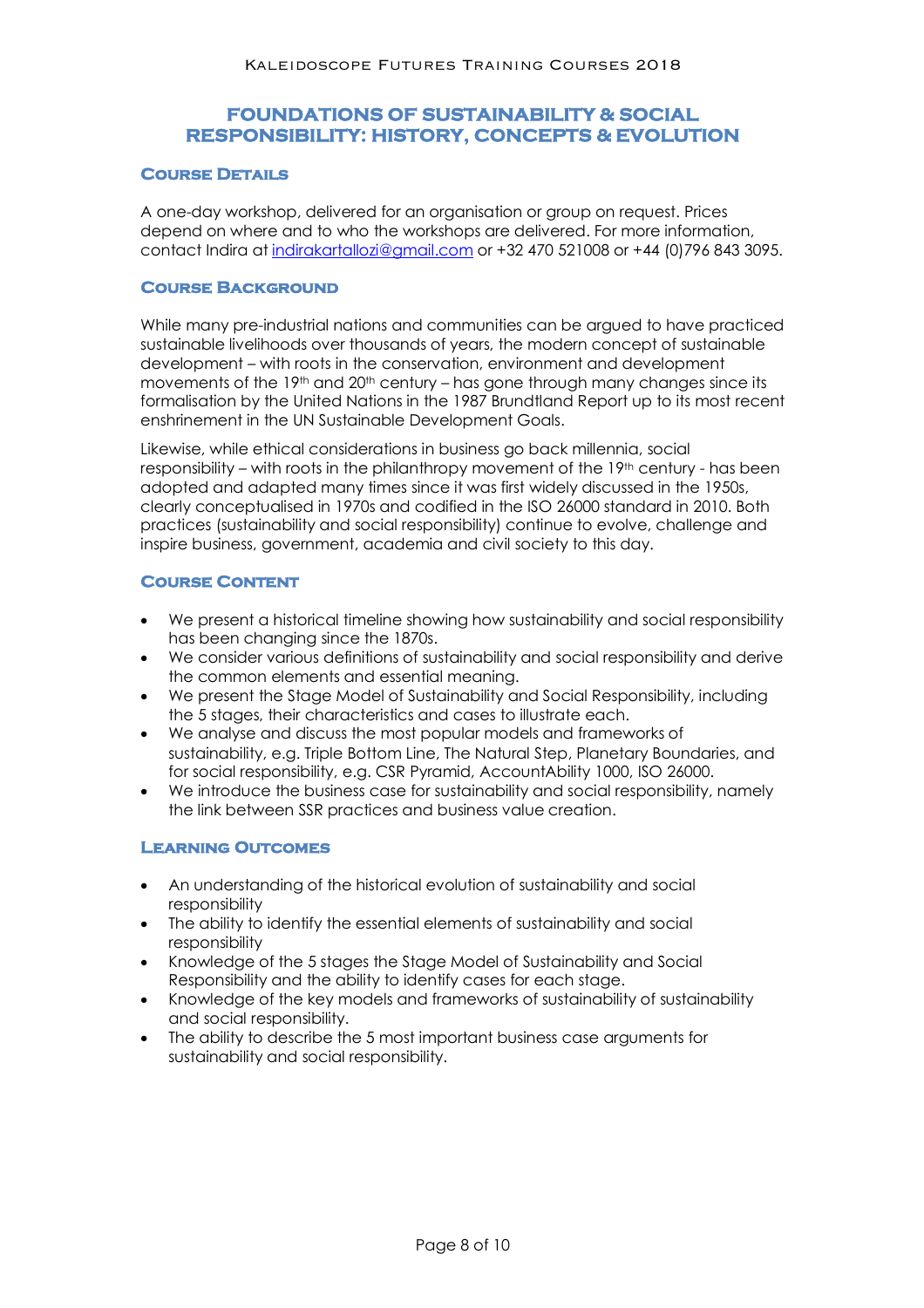### **ABOUT THE TRAINERS**

#### **Prof. Dr. Wayne Visser**



Wayne Visser is Professor, Chair and Director of the Sustainable Transformation Lab at Antwerp Management School, Founder of CSR International, and Director of the think-tank and media company, Kaleidoscope Futures. His work as a strategy analyst, sustainability advisor, CSR expert, futurist and professional speaker has taken him to over 70 countries in the past 20 years, where he has delivered over 300 talks and lectures and served over 130 clients.

Wayne is the author of 28 books – including *The World Guide to Sustainable Enterprise* – over 300 other publications. He a Visiting Professor in Sustainable Business at the Gordon Institute of Business Science in South Africa and is a Fellow at

Cambridge University's Institute for Sustainability Leadership.

Wayne has been recognised as one of the world's top 48 'thriveability' leaders, top 70 'sustainerati, a top 100 influencer on Twitter in CSR and sustainable business, a top 100 thought-leader in trustworthy business and a top 100 global sustainability leader.

In 2009, Wayne founded CSR International, after obtaining a PhD in corporate social responsibility in the UK and having previously served as Director of Sustainability Services for KPMG and Strategy Analyst for Capgemini in South Africa. His other qualifications include an MSc in Human Ecology (Edinburgh University, UK) and a Bachelor of Business Science with Honours in Marketing (Cape Town University, South Africa). Wayne now lives in Cambridge.

#### **Indira Kartallozi**



Indira Kartallozi is director of Kaleidoscope Futures, through which she works for protection and empowering of human and socio-economic rights of vulnerable and marginalised families and children. She is also the founder of the Migrant Entrepreneurs International.

Her work has taken her to various countries in Africa, Asia, Europe and Latin America. In the UK, she experience as a Legal Advisor for Freedom From Torture, a Senior Case Worker for Baobab Centre for Young Survivors in Exile, and a Welfare Rights and Housing Advisor at Haringey Migrant Support Centre.

In 2015, Indira was a top 5 finalist in the Migrant Woman of the Year. She is also on the Advisory Board of the Social Enterprise Reporting Awards, an initiative of CSR Nigeria.

Indira has 15-years of experience in advice on welfare, housing and immigration rights and her expertise ranges from issues of forced migration and human rights, to social entrepreneurship and gender equality.

Since completing her MA in Refugee Studies and her groundbreaking research on austerity and welfare reforms, Indira has been invited to speak at various conferences and seminars around the world.